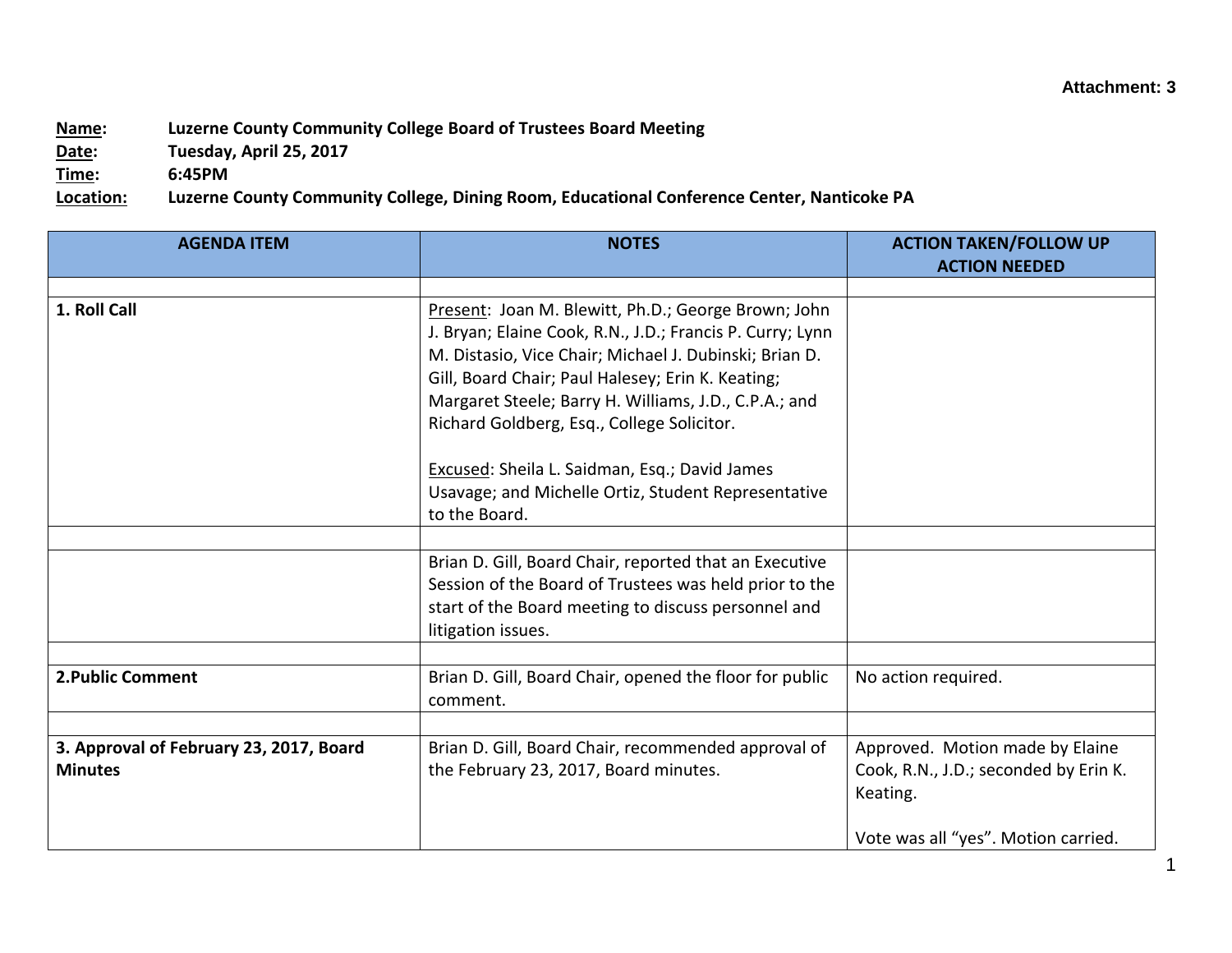| <b>AGENDA ITEM</b>                         | <b>NOTES</b>                                                       | <b>ACTION TAKEN/FOLLOW UP</b>       |
|--------------------------------------------|--------------------------------------------------------------------|-------------------------------------|
|                                            |                                                                    | <b>ACTION NEEDED</b>                |
|                                            |                                                                    |                                     |
| 4. Approval of April 25, 2017 Board Agenda | Brian D. Gill, Board Chair, recommended the Luzerne                | Approved. Motion made by Joan M.    |
|                                            | County Community College Board of Trustees                         | Blewitt, Ph.D.; seconded by Francis |
|                                            | approve the April 25, 2017, Board agenda with the                  | Curry.                              |
|                                            | following modification that the presentation of the                |                                     |
|                                            | College Budget will replace the Treasurer's Report.                | Vote was all "yes". Motion carried. |
|                                            |                                                                    |                                     |
| 5. Report of Officers and Agents           | President Leary reported the College Radio Station,                |                                     |
| o President's Report                       | WSFX-FM won the IBS National College Radio "Best                   |                                     |
|                                            | Promo Series" award in New York City. This is the 5th              |                                     |
|                                            | out of 6 year WSFX-FM has won this award. An                       |                                     |
|                                            | accomplishment not matched by any other college                    |                                     |
|                                            | radio station, 2 or 4 year, in the country for any of the          |                                     |
|                                            | awards. The President noted there were over 700                    |                                     |
|                                            | entries from around the country for the 40 annual                  |                                     |
|                                            | awards presented to student productions and other                  |                                     |
|                                            | categories. WSFX-FM also won 2nd place in the                      |                                     |
|                                            | "Community Outreach" award for their United Way                    |                                     |
|                                            | project that raised \$1,000 for the Dolly Parton                   |                                     |
|                                            | Imagination Library.                                               |                                     |
|                                            |                                                                    |                                     |
|                                            | In recognition of the LCCC's 50 <sup>th</sup> Anniversary, the     |                                     |
|                                            | College continues to host a series of events and                   |                                     |
|                                            | activities on campus. President Leary stated copies of             |                                     |
|                                            | the 50 <sup>th</sup> Anniversary edition of the Alumni newsletter, |                                     |
|                                            | The Bridge were distributed to the Trustees this                   |                                     |
|                                            | evening. The President thanked Bonnie Lauer,                       |                                     |
|                                            | Director of Alumni Relations, Bob Bogdan, Director of              |                                     |
|                                            | Marketing, Sandy Nicholas and her staff for producing              |                                     |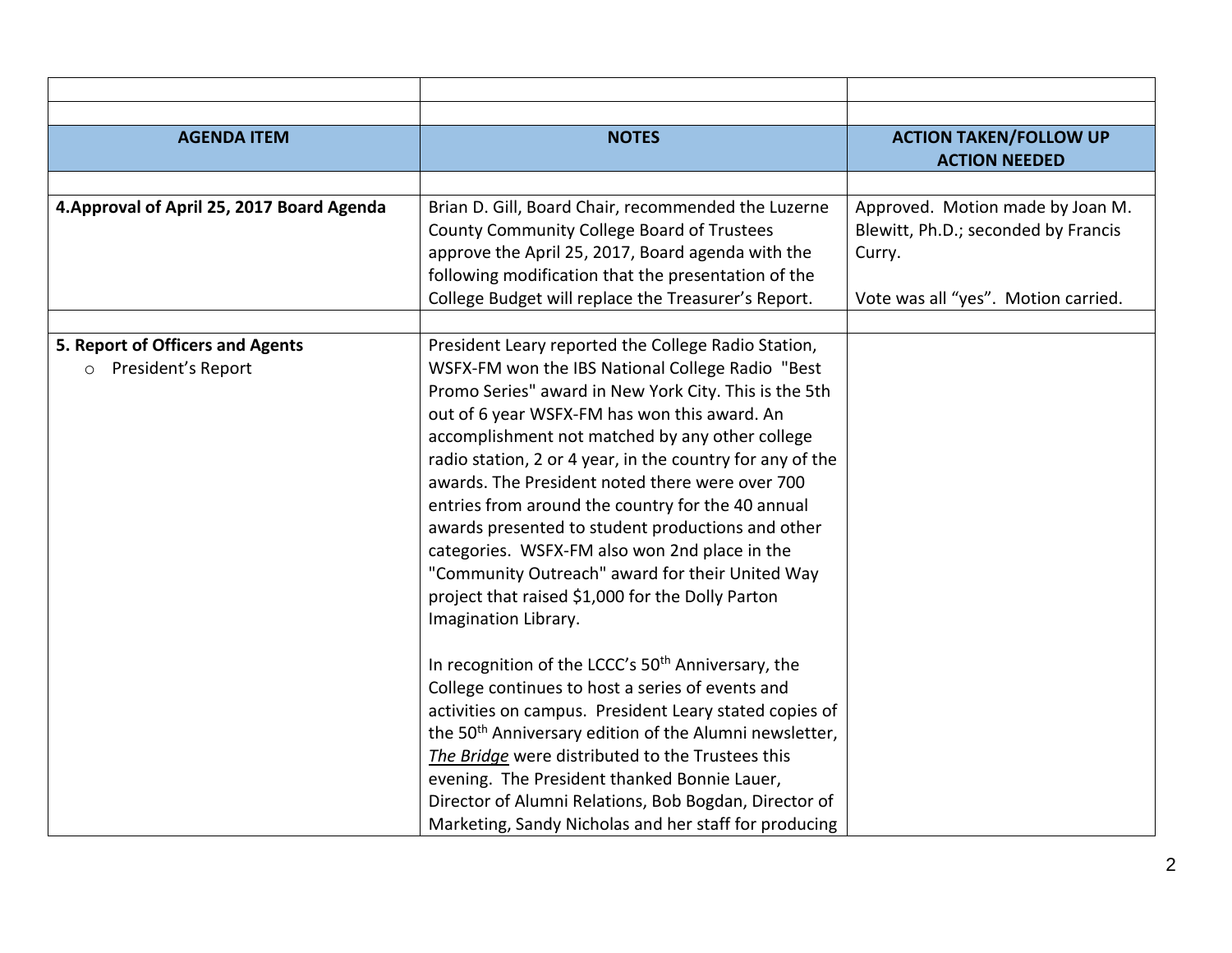| this excellent publication.                          |  |
|------------------------------------------------------|--|
| President Leary noted, in honor of April as          |  |
| Community College month, Luzerne County              |  |
| Community College celebrates what community          |  |
| colleges are all about - its' students and their     |  |
| achievements.                                        |  |
|                                                      |  |
| At this time, Board Chair Brian Gill and President   |  |
| Leary recognized the following students for their    |  |
| dedication and commitment to their education,        |  |
| outstanding leadership skills they have demonstrated |  |
| through their various committees, activities and     |  |
| athletic programs.                                   |  |
|                                                      |  |
| Michelle Ortiz, 2016-2017 Student Representative to  |  |
| the Board                                            |  |
| Stephanie Novitski, All-Pennsylvania Academic Team,  |  |
| Phi Theta Kappa Chapter, Beta lota Rho               |  |
| Alyssa Dombek, All-Pennsylvania Academic Team, Phi   |  |
| Theta Kappa Chapter, Beta lota Rho.                  |  |
| Stephanie Swartz, President, Phi Theta Kappa, Beta   |  |
| Iota Rho, and Nathaniel Dyanick, Secretary, LCCC Psi |  |
| Beta National Psychology Honor Society Leader.       |  |
| Skylar Rae Montgomery, President, Student            |  |
| <b>Government Association</b>                        |  |
| Floyd Fauber, Vice President, Student Government     |  |
| Association;                                         |  |
| Irlanda Olivares, Secretary, Student Government      |  |
| Association;                                         |  |
| John Marianacci, Treasurer, Student Government       |  |
| Association;                                         |  |
| Brian Kelly, Sophomore Class Representative, Student |  |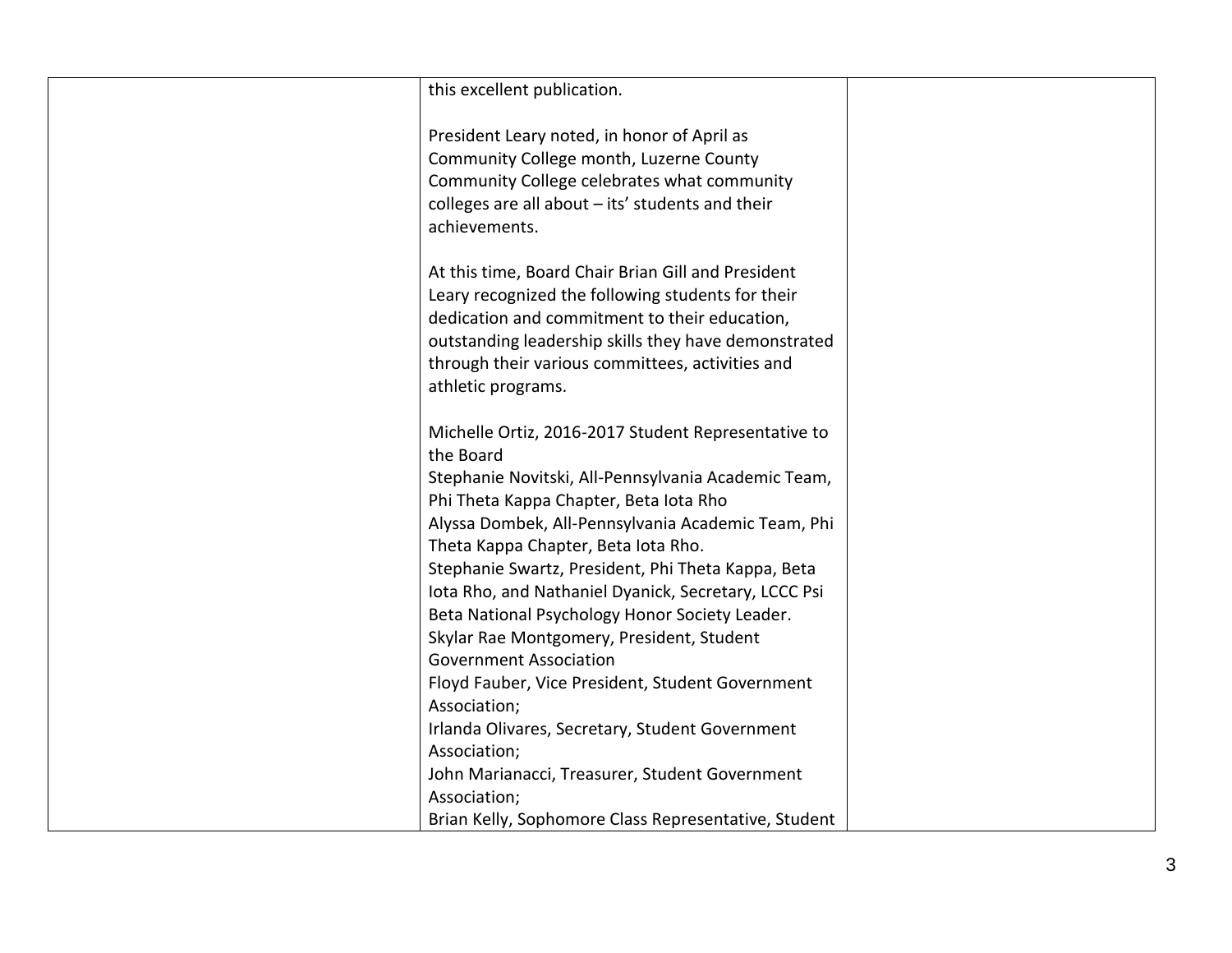| <b>Government Association;</b><br>Zoey Spak, Freshman Class Representative, Student<br><b>Government Association;</b><br>Trish Dixon, Part Time Student Representative,<br><b>Student Government Association.</b><br>Luanne Russin, President, Adult Learners Association;<br>Bart James, Chaplain, B.A.S.I.C.;<br>Rebecca Wolfe, Vice President, B.A.S.I.C.<br>Amanda Moyer, Secretary, Computer Club;<br>Alec Dupras, Vice President, History Club;<br>Brian Kelly, Vice President, Music Club; |  |
|---------------------------------------------------------------------------------------------------------------------------------------------------------------------------------------------------------------------------------------------------------------------------------------------------------------------------------------------------------------------------------------------------------------------------------------------------------------------------------------------------|--|
| Nneka Kennedy, Class Representative, Student<br>American Dental Assisting Association;                                                                                                                                                                                                                                                                                                                                                                                                            |  |
| Kelsey Williams, Class Representative, Student<br>American Dental Assisting Association                                                                                                                                                                                                                                                                                                                                                                                                           |  |
| Patrick Snyder, Vice President, Student Alliance for<br>Equality;                                                                                                                                                                                                                                                                                                                                                                                                                                 |  |
| Brianna Wyda, WSFX-FM Public Affairs Coordinator;<br>Bryan Valez, WSFX-FM Production Producer.                                                                                                                                                                                                                                                                                                                                                                                                    |  |
| <b>Outstanding Student Athletes:</b>                                                                                                                                                                                                                                                                                                                                                                                                                                                              |  |
| Women's Basketball: Olivia Piestrak, Rebecca Wolfe,<br>and Bailey Taylor.                                                                                                                                                                                                                                                                                                                                                                                                                         |  |
| Men's Basketball: Jahlil Ortiz                                                                                                                                                                                                                                                                                                                                                                                                                                                                    |  |
|                                                                                                                                                                                                                                                                                                                                                                                                                                                                                                   |  |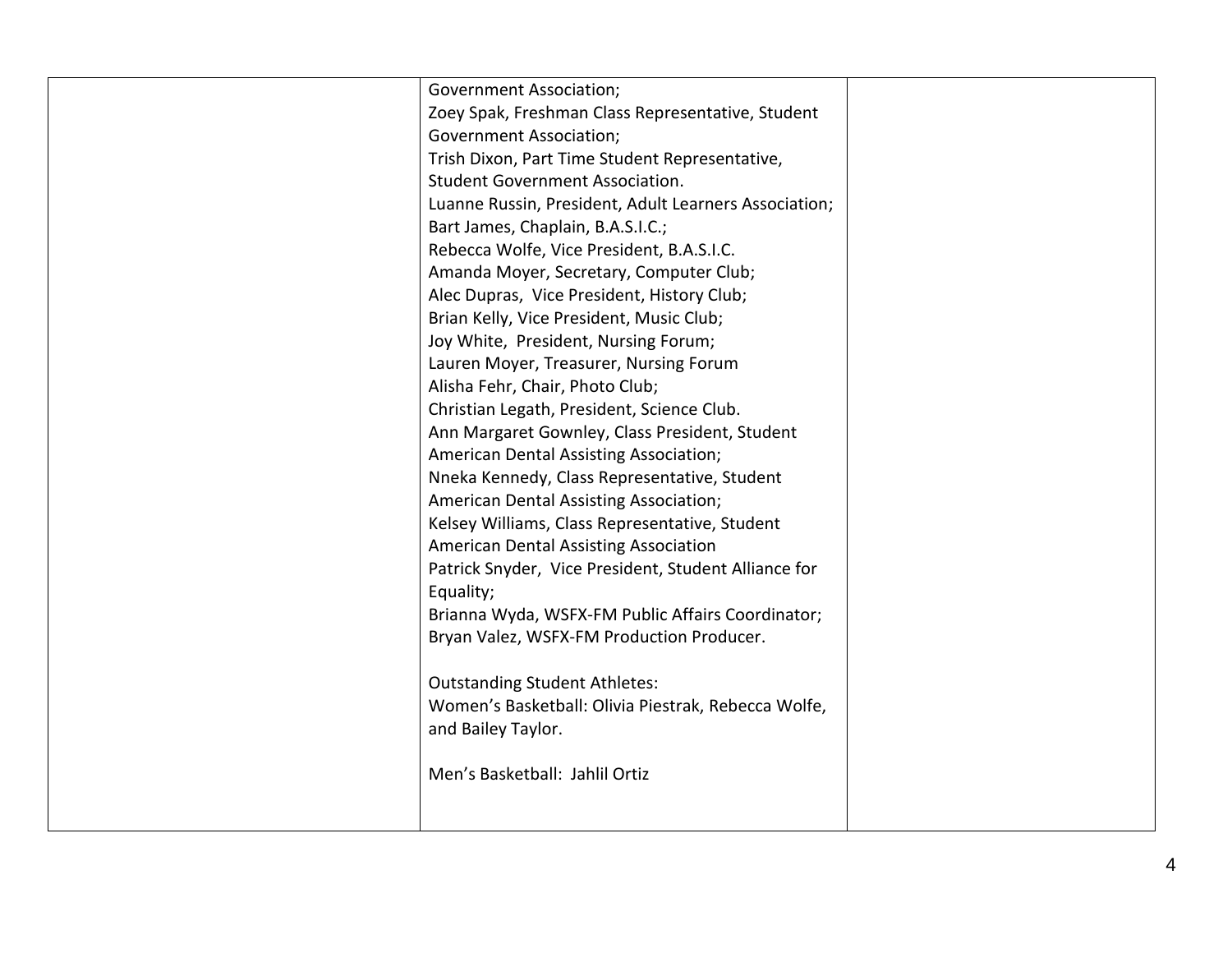| President Leary stated, for the third time in the<br>history of the College, Luzerne County Community |  |
|-------------------------------------------------------------------------------------------------------|--|
| College has three (3) basketball players who scored                                                   |  |
| over 1,000 points during their basketball career at                                                   |  |
| LCCC from 2015-2017. All three of the following                                                       |  |
| players achieved over 1000 points during the same                                                     |  |
| week of their basketball career. At this time,                                                        |  |
| President Leary and Board Chair Gill presented                                                        |  |
| personalized basketballs and certificates to Lynorris                                                 |  |
| Hamilton, Jaleel Parlin, and Len Radziak.                                                             |  |
|                                                                                                       |  |
| Baseball: Matt Benyo, Zackery Hinkle, Eric Kerr,                                                      |  |
| Joseph Klimek, Cody Paraschak, and Michell                                                            |  |
| Romanowski.                                                                                           |  |
|                                                                                                       |  |
| Softball: Hope Crawn, Ariana Drayton, Bridgit                                                         |  |
| Obando-Wilson, Toni Prynn, and Julie Yachimovicz.                                                     |  |
|                                                                                                       |  |
| Cross Country: April Panas, Jonathan Santana, and                                                     |  |
| Raphael Verdetto.                                                                                     |  |
|                                                                                                       |  |
| Women's Volleyball:                                                                                   |  |
| Hope Crawn, Briana Eipper, Rachel Henrie, Precious                                                    |  |
| Medley, and Samantha Peterson.                                                                        |  |
|                                                                                                       |  |
| At this time, President Leary and Board Chair Brian                                                   |  |
| Gill, presented Dr. Dana Clark, Vice President of                                                     |  |
| Academic Affairs, with an arrangement, and                                                            |  |
| expressed their sincere appreciate to her for her                                                     |  |
| years of dedicated service to the College and to the<br>students of Luzerne County Community College. |  |
|                                                                                                       |  |
|                                                                                                       |  |
|                                                                                                       |  |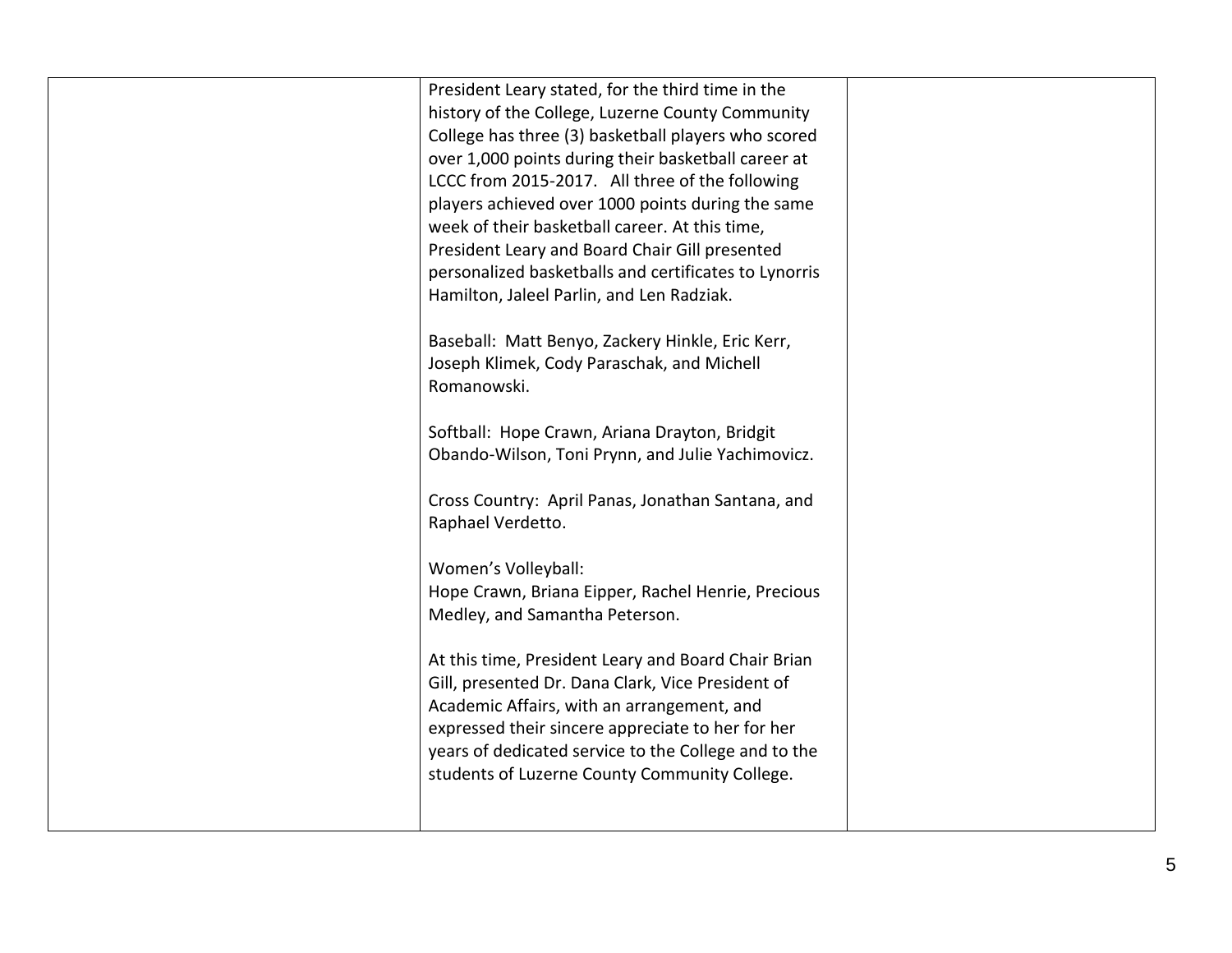| <b>College Budget Presentation</b> | Joseph Gasper, Dean of Finance, presented a brief<br>overview of the proposed 2017-2018 Fiscal Year<br>Budgets which include the College's Operating<br>Budget, the Capital Budget and the three Auxiliary<br>Budgets. Mr. Gasper noted the Board of Trustees<br>Finance Committee reviewed the budgets at its' April<br>11, 2017 meeting.                                                                                                                                                                                                                                                                                                                                                                                                     |  |
|------------------------------------|------------------------------------------------------------------------------------------------------------------------------------------------------------------------------------------------------------------------------------------------------------------------------------------------------------------------------------------------------------------------------------------------------------------------------------------------------------------------------------------------------------------------------------------------------------------------------------------------------------------------------------------------------------------------------------------------------------------------------------------------|--|
|                                    | Mr. Gasper reported budget meetings were<br>conducted with the Finance Division, the Department<br>Head, and their respective Division Head. The<br>Finance Division compiled the information.<br>Department requests are based on enrollment trends<br>and reallocation of non-contractual line items.<br>Salaries and benefits are built from the list of current<br>staff, employee positions and rates. Non-<br>Discretionary budget amounts are based on<br>experience and trends. Additional amounts for<br>operating expenses, personnel, new initiatives and<br>capital expenditures were compiled on a college-wide<br>basis for review and prioritization first by the Division<br>Head and then by the President's Leadership Team. |  |
|                                    | The College's proposed 2017-2018 Operating Budget<br>is \$43,791,881 and the Capital Budget is \$2,349,423<br>for a combined total of \$46,141,304.<br>The Operating Revenues are derived from the<br>Commonwealth of Pennsylvania, Luzerne County,<br>Student Tuition and Fees, Seminars, Interest Income,<br>and Other Income. The proposed budget includes                                                                                                                                                                                                                                                                                                                                                                                  |  |
|                                    | level funding from the Commonwealth of<br>Pennsylvania and Luzerne County. The tuition and                                                                                                                                                                                                                                                                                                                                                                                                                                                                                                                                                                                                                                                     |  |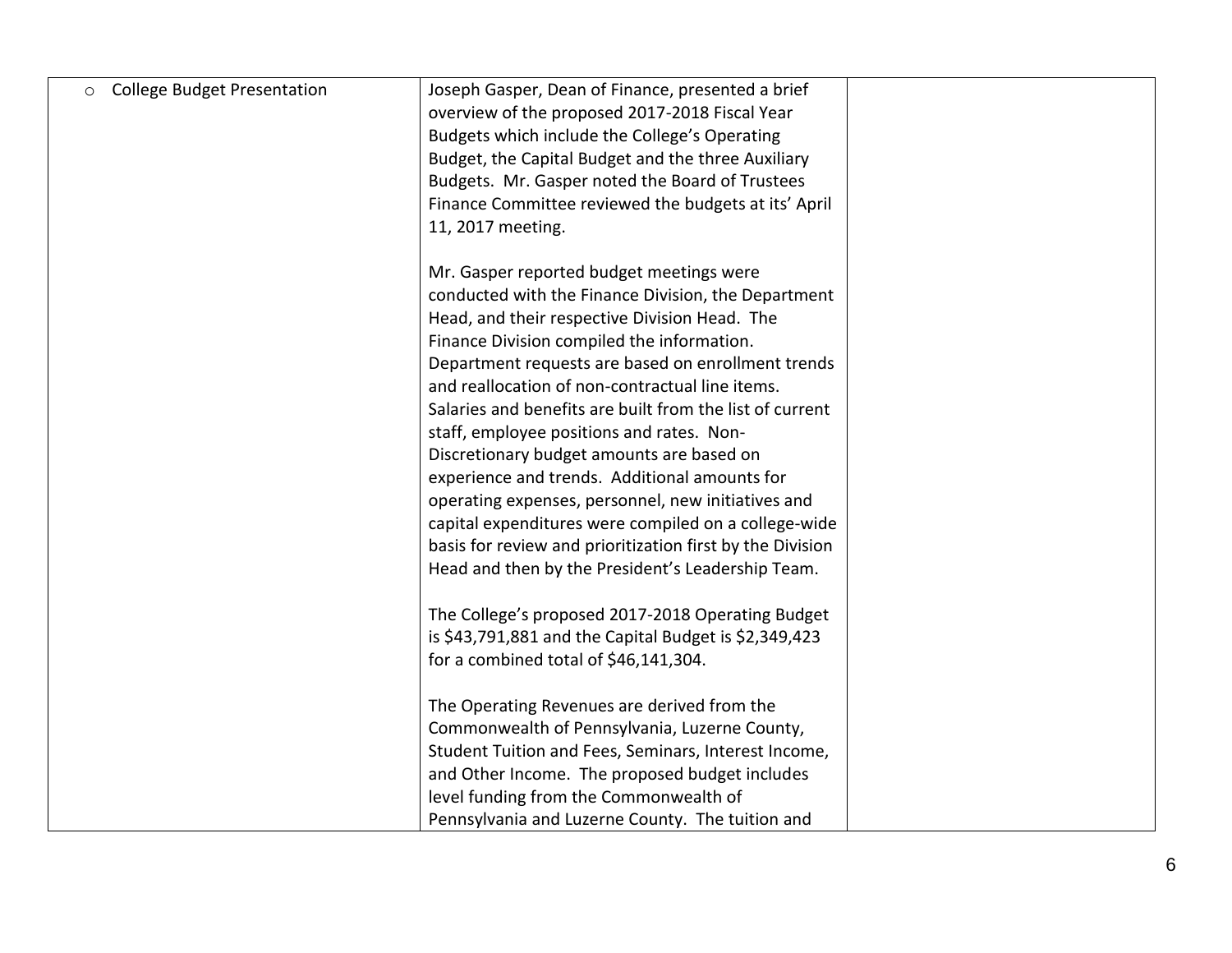| fees are based on 116,896 billable credit hours which<br>represents no increase to the current fiscal year<br>projection.                                                                                                                                                                                                                                                                                    |  |
|--------------------------------------------------------------------------------------------------------------------------------------------------------------------------------------------------------------------------------------------------------------------------------------------------------------------------------------------------------------------------------------------------------------|--|
| Administration is proposing a per credit increase of<br>\$2.00 to Tuition, a \$1.00 increase to the General<br>Service Fee and a \$1.00 increase to the Technology<br>Fee, which are included in the Proposed Budget.                                                                                                                                                                                        |  |
| Grants are Restricted Funds and are not included in<br>the budgets.                                                                                                                                                                                                                                                                                                                                          |  |
| Operating Revenue Source of Funds - Tuition, General<br>Service Fees and the Technology Fees are calculated<br>at the proposed 2017-2018 fiscal year rates. The<br>proposed budget also includes adjustments to some<br>course fees. The Administration is recommending<br>that the Designated Fund Reserve in the amount of<br>\$717,838 be utilized in order to minimize the<br>proposed tuition increase. |  |
| Non-Sponsor Income is the amount for Out of County<br>and Out of State Tuition. Other Income of \$90,000 is<br>the transfer from the Bookstore to the current fund.<br>Other adjustments to revenue were made in the<br>proposed budget to reflect current conditions and<br>projections.                                                                                                                    |  |
| CGF Operating Expenditures - starts with the Non-<br>Discretionary Operating Expenditures.                                                                                                                                                                                                                                                                                                                   |  |
| Non-Discretionary Items - Expenditures for current<br>salaries and fringe benefits total \$37,053,796 and                                                                                                                                                                                                                                                                                                    |  |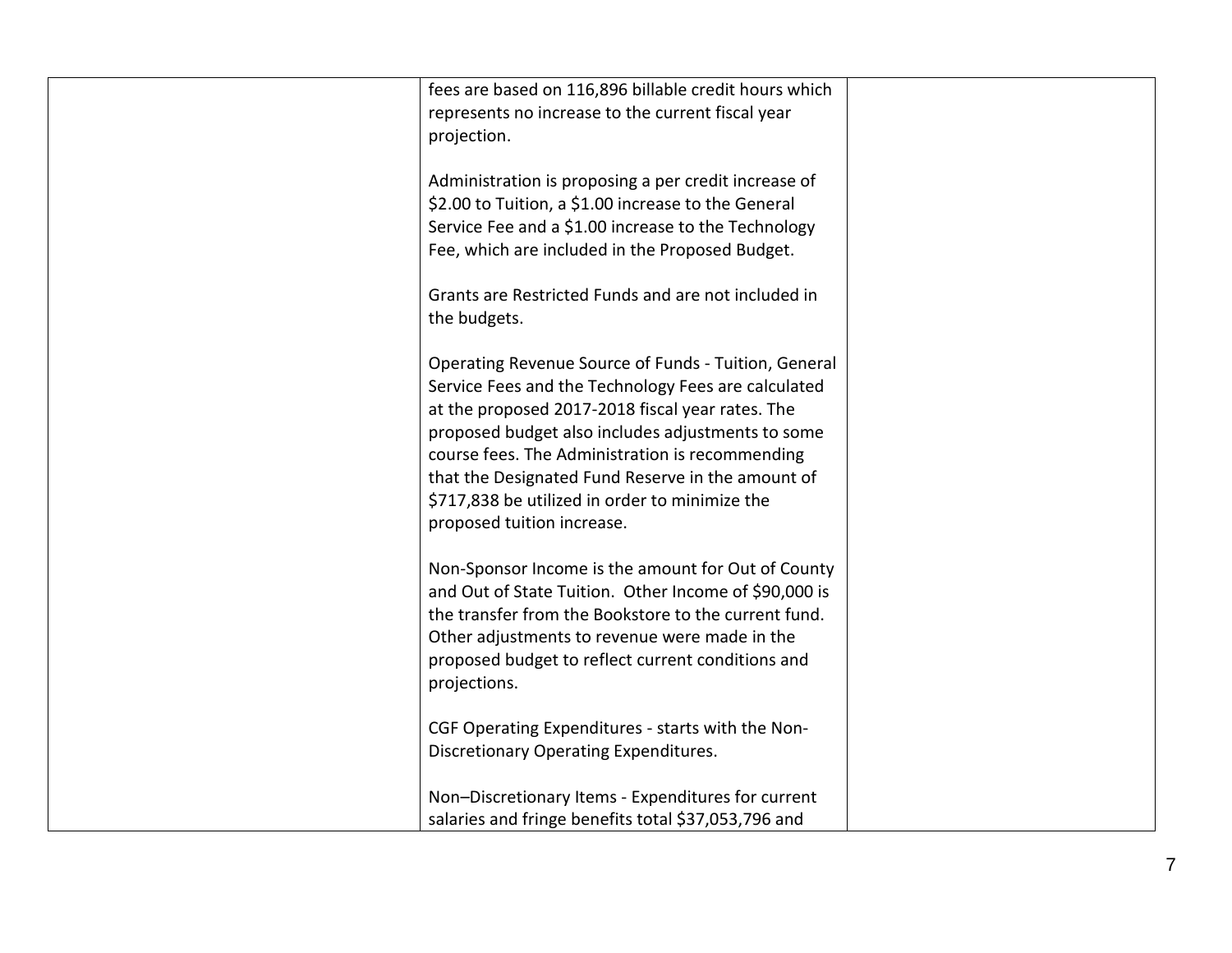| represent 84.61% of the Operating Budget. 2017-         |  |
|---------------------------------------------------------|--|
| 2018 fiscal year estimated amount for the Early         |  |
| Retirement Incentive is \$250,000. Other Non-           |  |
| Discretionary Line Items are the fixed or contractual   |  |
| expenditures. These expenses total \$3,935,534 and      |  |
| represent 8.99 % of the Operating Budget. The           |  |
| agreements with UGI Energy Services for the Gas &       |  |
| Water and Heat Light & Power for lower utility costs    |  |
| continue. Insurance costs have decreased while          |  |
| software leases are projected to increase.              |  |
|                                                         |  |
| Discretionary Line Items - the expenditures total       |  |
| \$2,802,551 and equate to 6.40% of the Operating        |  |
| Budget. Acquisitions include small equipment items      |  |
| with a unit cost of less than \$4,000 and are operating |  |
| costs as defined by the Commonwealth. The               |  |
| President's Leadership Team reviewed this category      |  |
| of expenses and made reductions based on an             |  |
| analysis of the current budget and a review of prior    |  |
| year history. Other line item changes were made         |  |
| through reallocation of other budget line items and     |  |
| the adjustment to Course Fees.                          |  |
|                                                         |  |
| The proposed 2017-2018 Fiscal Year Operating            |  |
| Budget is \$43,791,881.                                 |  |
|                                                         |  |
| Capital Budget include Facility Leases, Equipment       |  |
| Purchases and Leases and Debt Service. Income for       |  |
|                                                         |  |
| the Capital Budget is derived from the following        |  |
| sources: Luzerne County will contribute \$272,500,      |  |
| the Commonwealth of Pennsylvania will contribute        |  |
| \$1,168,660, Bookstore transfer of \$200,000, sale of   |  |
| assets \$15,000, the Foundation contribution of         |  |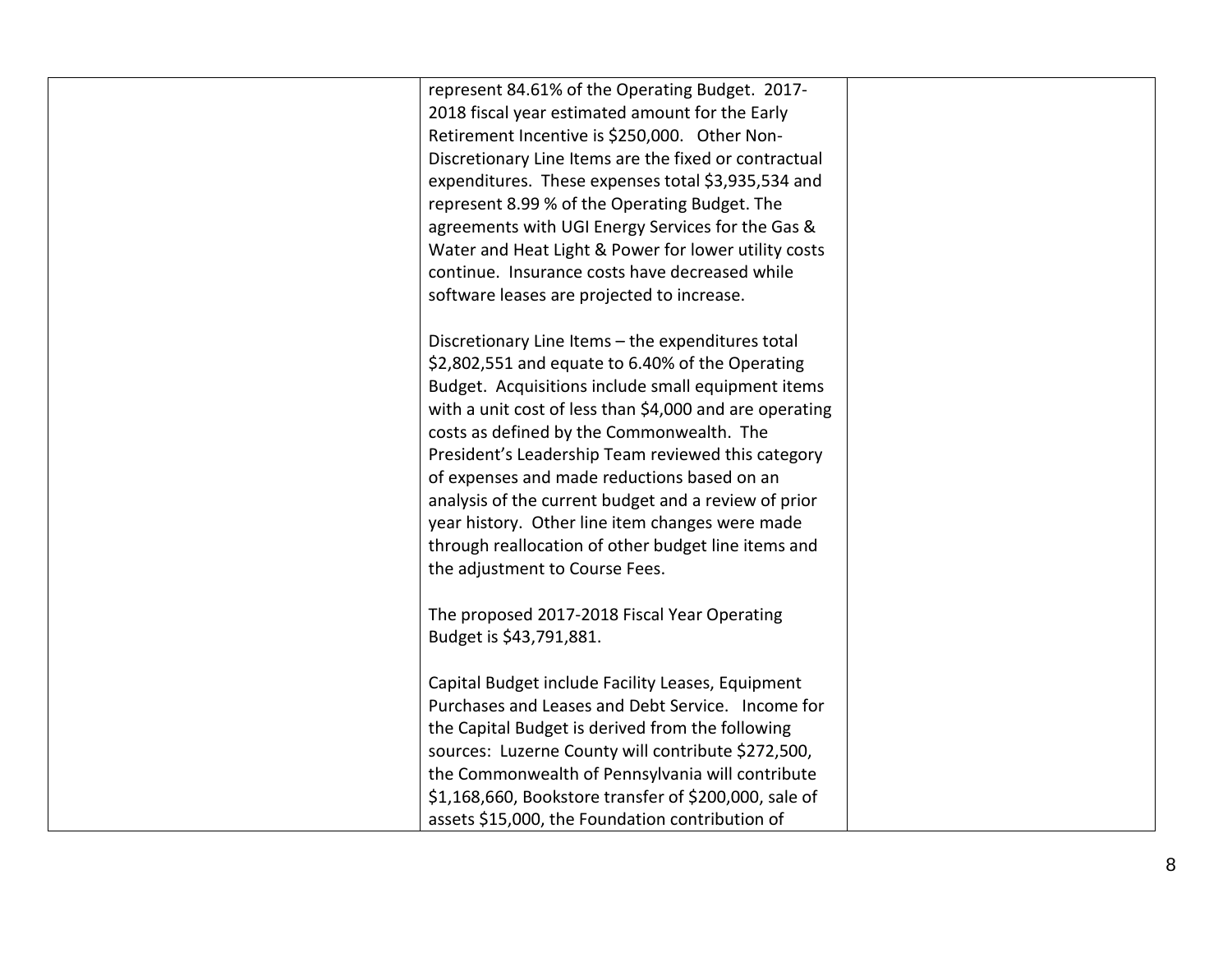| \$100,000, Capital Fees of \$446,552 and the Fund<br>Reserve of \$146,711. Capital Expenditures include<br>Facility Leases in the amount of \$766,377, Equipment<br>Purchases and Leases total \$632,911 and Debt<br>Service is \$950,135.<br>The proposed Capital Budget totals \$2,349,423.<br>The final 3 budgets are the College's Auxiliary Budgets<br>which include the Bookstore, Food Services and the<br><b>Student Activities.</b><br>Bookstore budget - the proposed 2017-2018 budget<br>is comprised of \$2,822,800 in income and<br>Expenditures of \$2,383,981 for a total Net income of<br>\$438,819. Part of this net income will support the<br>revenue for college operating expenses, capital<br>expenses and Food Service. |  |
|------------------------------------------------------------------------------------------------------------------------------------------------------------------------------------------------------------------------------------------------------------------------------------------------------------------------------------------------------------------------------------------------------------------------------------------------------------------------------------------------------------------------------------------------------------------------------------------------------------------------------------------------------------------------------------------------------------------------------------------------|--|
| Food Service budget: the proposed 2017-2018<br>budget is comprised of anticipated Revenue of<br>\$243,332 and Vending Commissions of \$40,733.<br>Expenditures total \$338,611.<br>Student Activities Budget: The final budget to be<br>presented this evening is the Student Activities<br>Budget which is comprised of \$396,348 in income and<br>Expenditures of \$396,348. The revenue for this<br>budget comes from a portion of the general services<br>fees collected from the students each fiscal year.                                                                                                                                                                                                                               |  |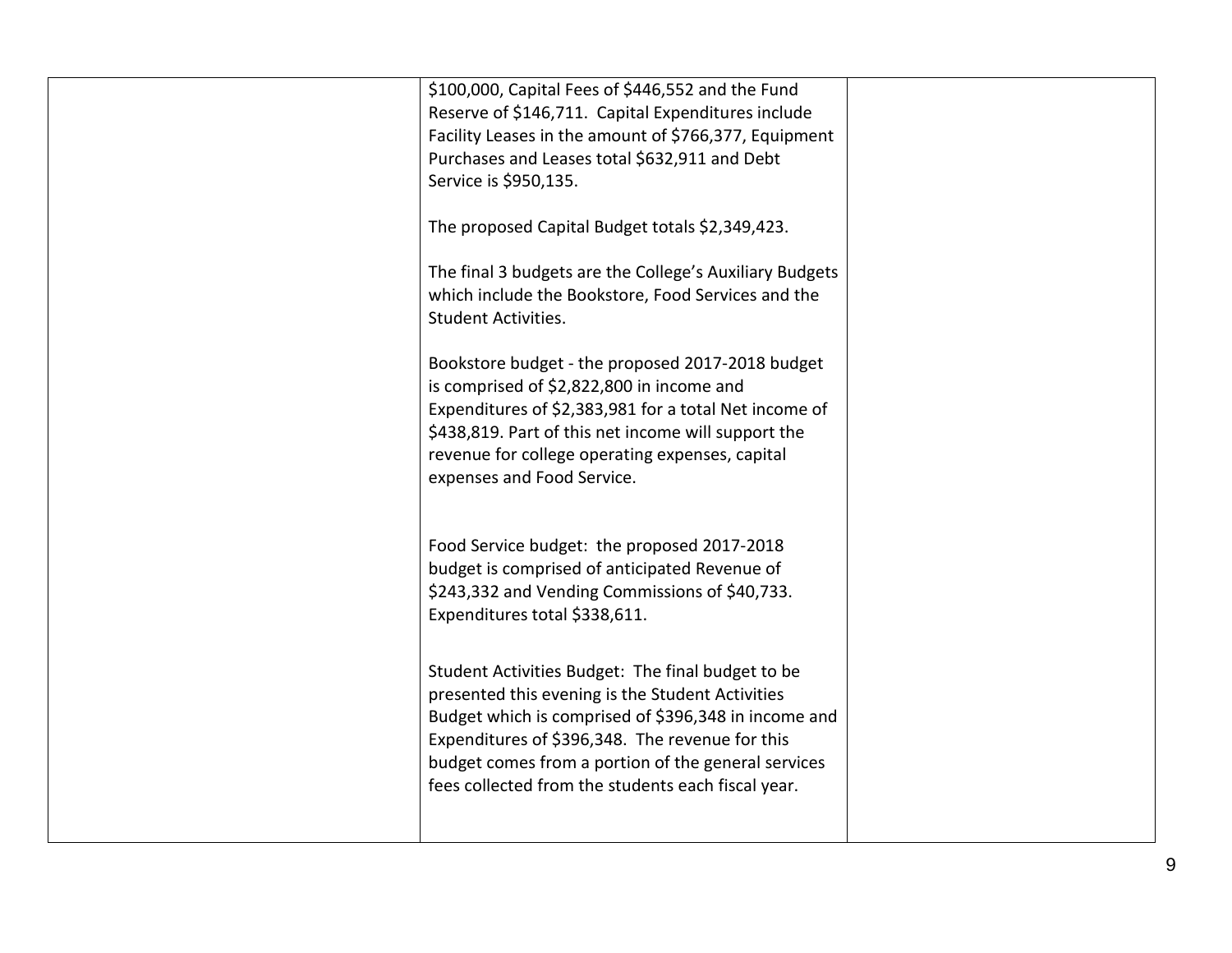|                                     | At this time Mr. Gasper extended his thanks and<br>appreciation to Cheryl Baur, Bob Linskey, Kami<br>Hemminger, Natalie Staron and Don Nelson for all<br>their help, support and assistance in preparation of<br>these budgets.                                                                                                                                                                                                                                                                                                                                                                                                                                                                                                                                                                                                         |  |
|-------------------------------------|-----------------------------------------------------------------------------------------------------------------------------------------------------------------------------------------------------------------------------------------------------------------------------------------------------------------------------------------------------------------------------------------------------------------------------------------------------------------------------------------------------------------------------------------------------------------------------------------------------------------------------------------------------------------------------------------------------------------------------------------------------------------------------------------------------------------------------------------|--|
| <b>Foundation Report</b><br>$\circ$ | Sandra Nicholas, Executive Director of Institutional<br>Advancement, reported Luzerne County Community<br>College recently hosted the Perkins Onsite Visit Team.<br>Perkins provides financial aid loans for students. The<br>Perkins Team report was very positive in the College's<br>administration of all aspects of the grant assurances,<br>financial, narrative and risk assessment questions.<br>Ms. Nicholas noted the Perkins staff appreciated all<br>the courtesies extended to them by LCCC staff.<br>Ms. Nicholas stated, for the Fall 2016 and Spring 2017<br>academic year, the Foundation awarded \$351,200 in<br>scholarships and emergency requests assisted 427<br>students, which included \$35,000 in book funds. The<br>Foundation anticipates awarding \$350,000 in Fall<br>2017 and Spring 2018 academic year. |  |
|                                     | The 50 <sup>th</sup> Anniversary Campus Campaign officially<br>kicked off during the College's In Service program<br>recently held on March 29, 2017. Ms. Nicholas<br>reported, to date, faculty and staff contributed<br>\$7,500.00.<br>The 50 <sup>th</sup> Anniversary Golden Gala will be held<br>Saturday, October 7, 2017, at Mohegan Sun at<br>Pocono Downs, Plains Township. A Save the Date<br>announcement is scheduled to go out in early May.                                                                                                                                                                                                                                                                                                                                                                               |  |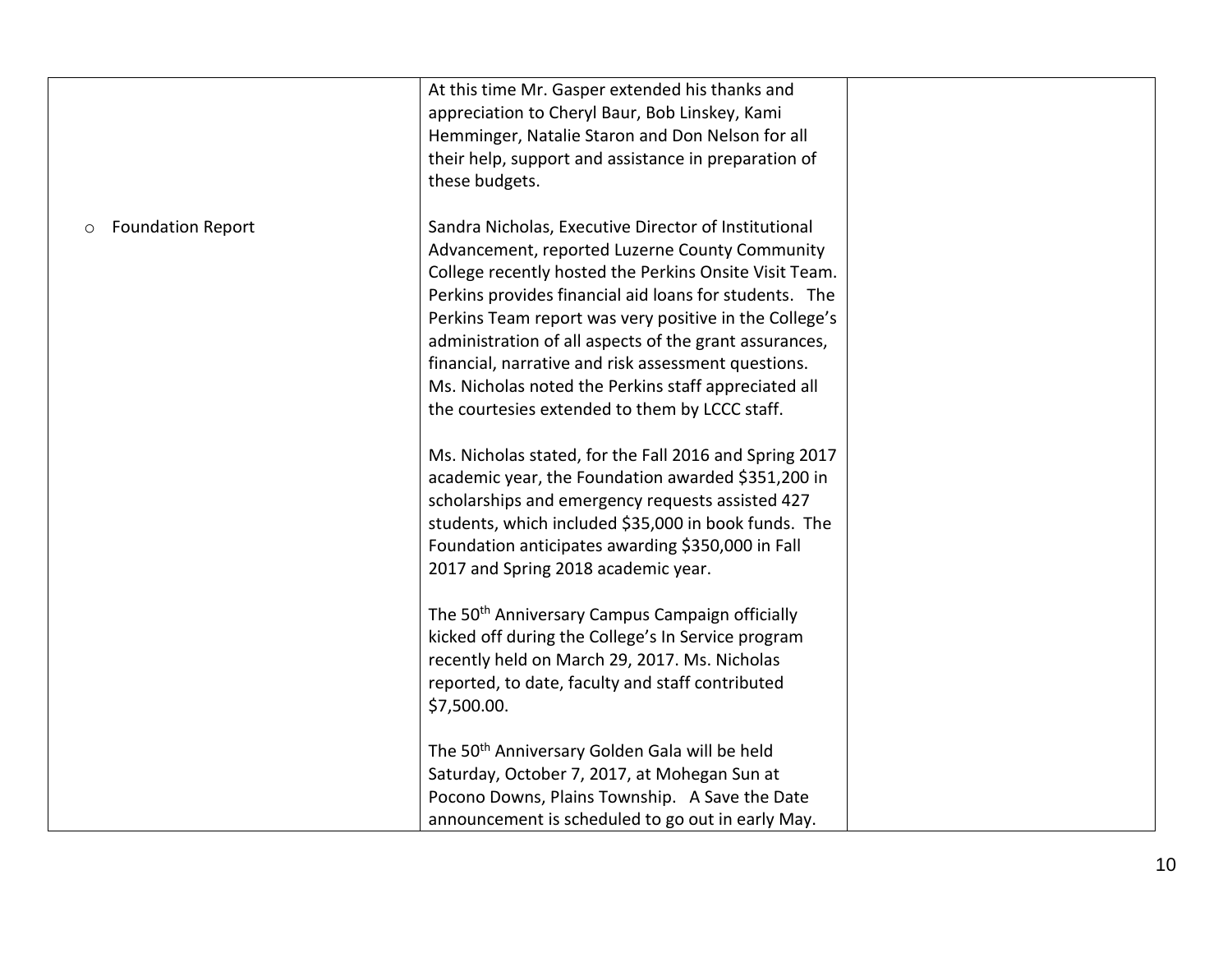|                                                                                       | The annual Scholarship Donor Dinner will be replaced<br>by a Scholarship Donors Luncheon, slated for<br>November 6, 2017 at The Woodlands Inn and Resort,<br>Plains, PA.                                                                                                                                        |                                                                                                                                             |
|---------------------------------------------------------------------------------------|-----------------------------------------------------------------------------------------------------------------------------------------------------------------------------------------------------------------------------------------------------------------------------------------------------------------|---------------------------------------------------------------------------------------------------------------------------------------------|
|                                                                                       | The annual Legislative Information Session and<br>Breakfast will be held on Friday, April 28, 2017, at the<br>College's Educational Conference Center. All Board<br>members are welcome and encouraged to attend.                                                                                               |                                                                                                                                             |
|                                                                                       | The Alumni Association will once again host the 3rd<br>Annual Alumni Gold Tournament on Monday, May<br>22, 2017. Anyone interested in participating in the<br>golf tournament may do so by contact Bonnie Lauer,<br>Director of Alumni Relations.                                                               |                                                                                                                                             |
| Student Representative to the Board                                                   | No report.                                                                                                                                                                                                                                                                                                      |                                                                                                                                             |
|                                                                                       |                                                                                                                                                                                                                                                                                                                 |                                                                                                                                             |
| 6. Report/Action of the Executive Committee                                           | 6. Brian D. Gill, Board Chair, presented the following<br>report of the Executive Committee.                                                                                                                                                                                                                    |                                                                                                                                             |
| 6A. Ratification of RFP, Executive Search Firm,<br>Vice President of Academic Affairs | 6A. Recommend Luzerne County Community College<br>Board of Trustees ratify and reaffirm approval to<br>award the American Association of Community<br>College Trustees (ACCT) as the Executive Search firm,<br>for the position of Vice President of Academic Affairs,<br>at the following rate of \$26,000.00. | 6A. Approved. Motion made by Joan<br>M. Blewitt, Ph.D.; seconded by Lynn<br>M. Distasio, Vice Chair.<br>Vote was all "yes". Motion carried. |
| 6B. Ratification of RFP, Hot Water System,<br>Culinary Institute                      | 6B. Recommend the Luzerne County Community<br>College Board of Trustees ratify and reaffirm the<br>award of RFP for Hot Water System for the Culinary<br>Institute, to G. Ritsick & Sons, Inc., in the amount of                                                                                                | 6B. Approved. Motion made by<br>George Brown; seconded by Michael<br>Dubinski.                                                              |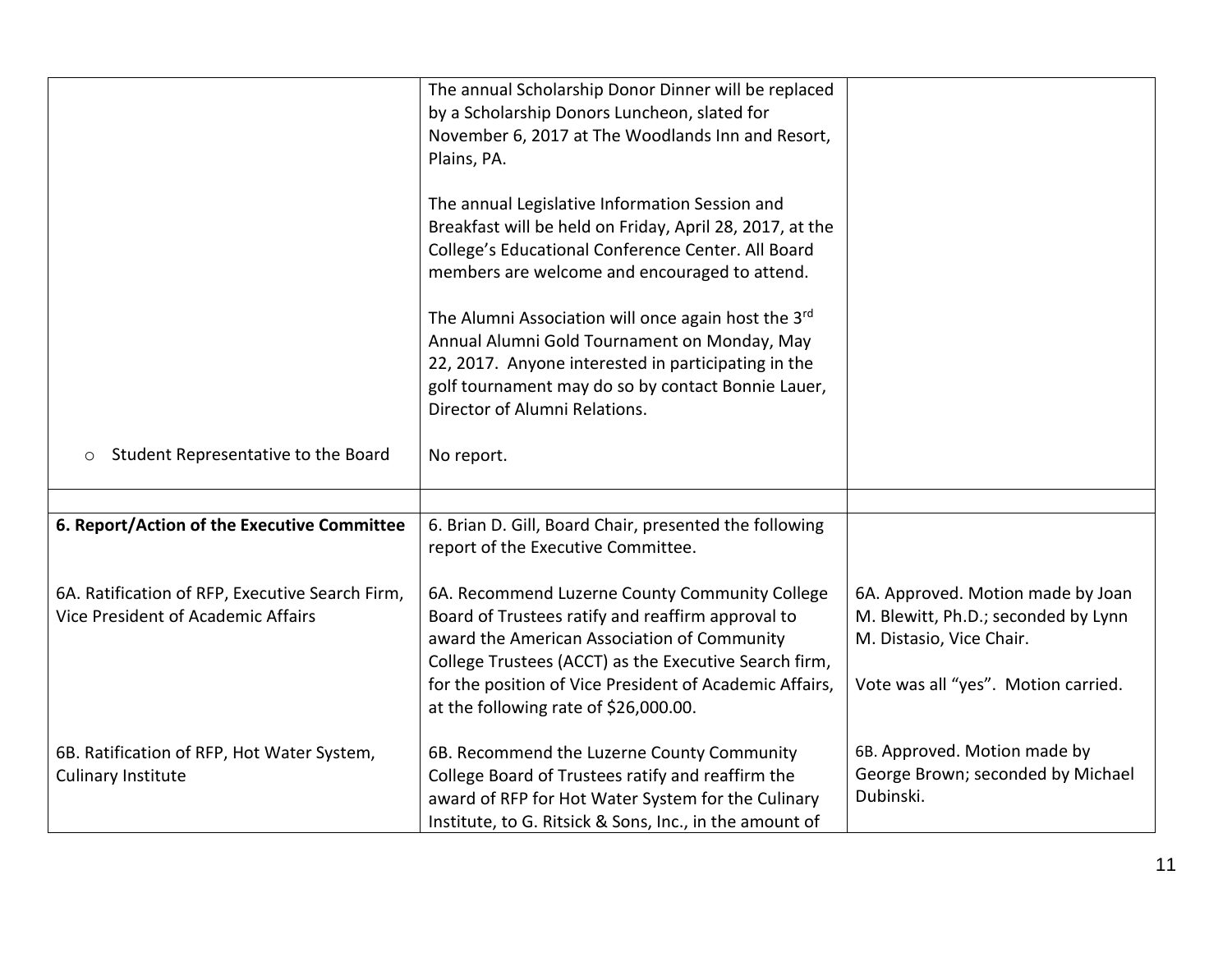| \$54,400.00. The award includes replacing two (2)<br>large hot water heaters as well as a new plumbing<br>design required to install a better system                                                                                                                                                                                                                                                                                                                    | Vote was all "yes". Motion carried.                                                                                                |
|-------------------------------------------------------------------------------------------------------------------------------------------------------------------------------------------------------------------------------------------------------------------------------------------------------------------------------------------------------------------------------------------------------------------------------------------------------------------------|------------------------------------------------------------------------------------------------------------------------------------|
| 7. Joan M. Blewitt, Ph.D., Chair, Board of Trustees<br>Academic Committee, presented the following<br>recommendation.                                                                                                                                                                                                                                                                                                                                                   |                                                                                                                                    |
| 7A. Recommend the Luzerne County Community<br>College Board of Trustees approve the attached<br>program additions, deletions and modifications,<br>detailed in the attachment.                                                                                                                                                                                                                                                                                          | 7A. Approved. Motion made by<br>Francis Curry; seconded by Lynn M.<br>Distasio, Vice Chair.<br>Vote was all "yes". Motion carried. |
| Committee Chair Blewitt stated modifications were<br>made to the courses in the Early Childhood Education<br>and Paraeducator programs to closely align the<br>programs with the National Association for the<br>Education of Young Children standards.                                                                                                                                                                                                                 |                                                                                                                                    |
| 8. Barry H. Williams, Chair, LCCC Board of Trustees<br>Finance Committee, presented the following<br>recommendation.                                                                                                                                                                                                                                                                                                                                                    |                                                                                                                                    |
| 8A. Recommend the Luzerne County Community<br>College Board of Trustees approve the Luzerne<br>County Community College Fiscal Year 2017-2018<br>Operating and Capital Budgets totaling<br>\$46,141,304.00 as well as the Auxiliary Budgets<br>(Bookstore, Food Service and Student Activities). By<br>adopting the budget the Board of Trustees authorizes<br>a \$2.00 tuition increase, \$1.00 general service fee<br>increase, and a \$1.00 technology fee increase. | 8A. Approved. Motion made by Joan<br>M. Blewitt, Ph.D.; seconded by<br>George Brown.<br>Vote was all "yes". Motion carried.        |
|                                                                                                                                                                                                                                                                                                                                                                                                                                                                         |                                                                                                                                    |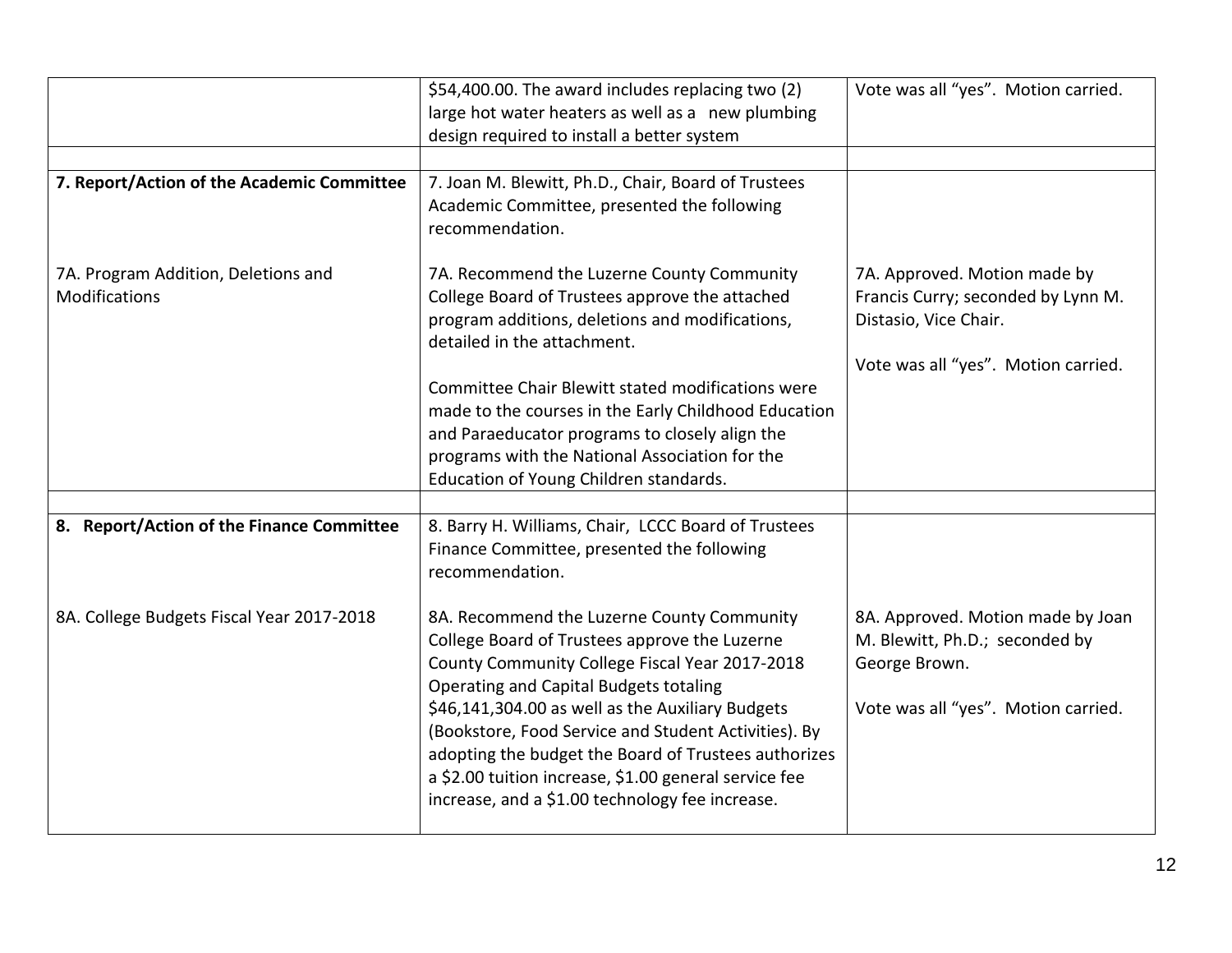| 8B. Summary of Payments                                     | 8B. Recommend the Luzerne County Community<br>College Board of Trustees approve the summary of<br>payments as presented.                                                                                                                                                                                                                           | 8B. Approved. Motion made by Erin K.<br>Keating; seconded by John Bryan.<br>Vote was all "yes". Motion carried.                 |
|-------------------------------------------------------------|----------------------------------------------------------------------------------------------------------------------------------------------------------------------------------------------------------------------------------------------------------------------------------------------------------------------------------------------------|---------------------------------------------------------------------------------------------------------------------------------|
| 8C. Approval of Trustee Travel, ACCT<br>Leadership Congress | 8C. Recommend the Luzerne County Community<br>College Board of Trustees approve the use of<br>budgeted use of budgeted trustee travel funds not to<br>exceed \$5500 for two (2) trustees to attend the 2017<br>ACCT Leadership Congress, Las Vegas, Nevada,<br>September 25-28, 2017.                                                              | 8C. Approved. Motion made by John<br>Bryan; seconded by Francis Curry.<br>Vote was all "yes". Motion carried.                   |
| 8D. RFP, Third Party Administrator                          | 8D. Recommend Luzerne County Community College<br>Board of Trustees approve the proposal to Elite<br>Brokerage Services at the following rate of Year one<br>(1) per member of $$6.00 = $23,040$ or flat rate of<br>\$22,200 per year; Year two (2) and Year three (3) per<br>member of \$6.25=\$24,000 or flat rate of \$23,100<br>per year.      | 8D. Approved. Motion made by Joan<br>M. Blewitt, Ph.D.; seconded by<br>Michael Dubinski.<br>Vote was all "yes". Motion carried. |
| 8E. RFP, Collection Agency Service                          | 8E. Recommend the Luzerne County Community<br>College Board of Trustees approve the proposals of<br>Eastern Revenue, Inc. and AR Resources Inc. to<br>provide collection agency services to the College for<br>the fiscal years ending June 30, 2018, June 30, 2019,<br>and June 30, 2020. Primary placement fees are 20%<br>and 18% respectfully. | 8E. Approved. Motion made by<br>Elaine Cook, J.D., R.N.; seconded by<br>George Brown.<br>Vote was all "yes". Motion carried.    |
| 8F. RFP, Audit Services                                     | 8F. Recommend the Luzerne County Community<br>College Board of Trustees approve the proposal of<br>MaherDuessel to provide audit services to the College<br>for the fiscal years ending June 30, 2017, June 30,<br>2018, and June 30, 2019. Total fees amount to                                                                                   | 8F. Approved. Motion made by<br>Elaine Cook, J.D., R.N.; seconded by<br>John Bryan.<br>Vote was all "yes". Motion carried.      |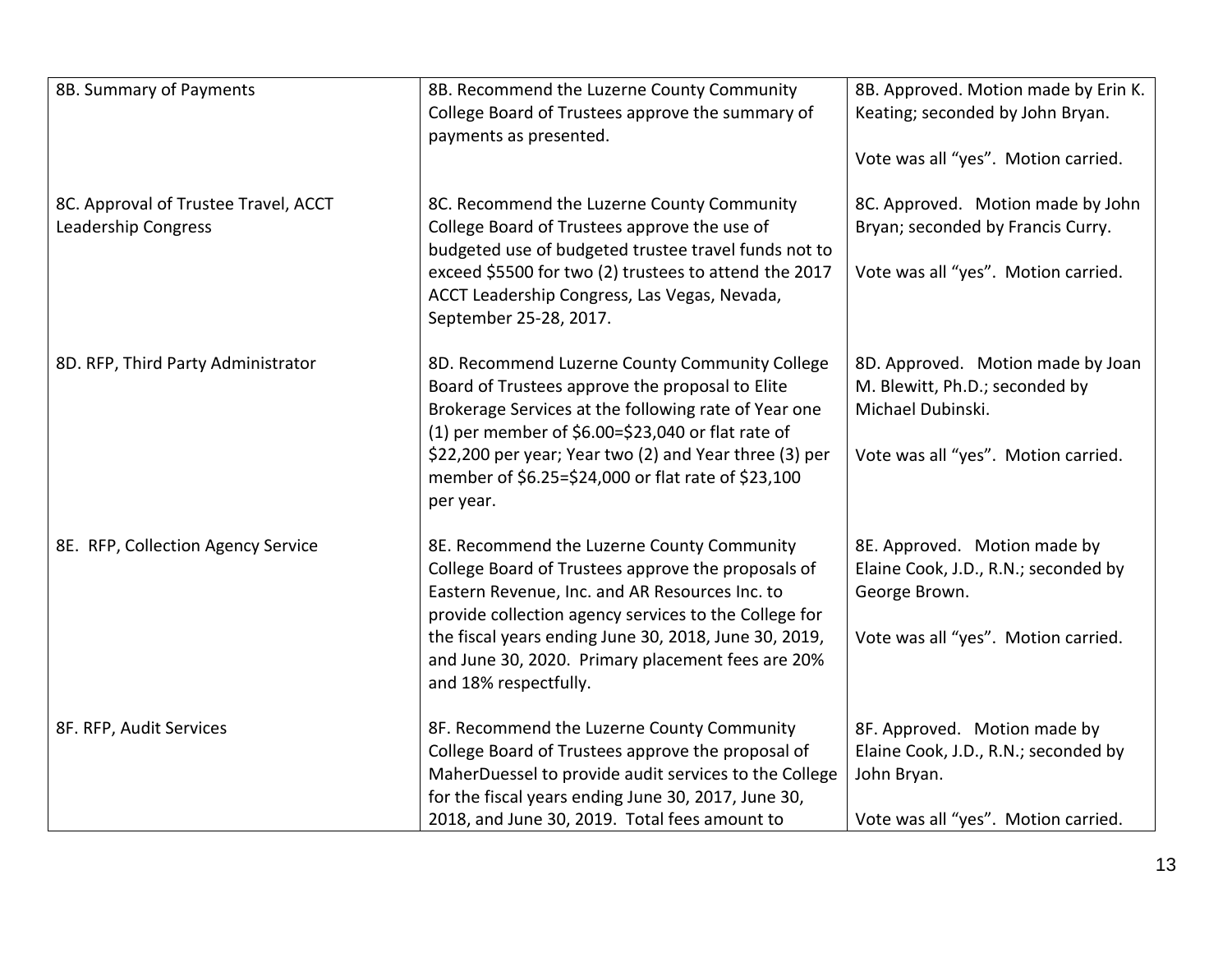|                                              | \$34,900 for year 1, \$35,300, for year 2, and \$35,600   |                                     |
|----------------------------------------------|-----------------------------------------------------------|-------------------------------------|
|                                              | for year 3.                                               |                                     |
|                                              |                                                           |                                     |
| 9. Report/Action of the Human Resources      | 9. Paul Halesey, Chair, LCCC Board of Trustees            |                                     |
| <b>Committee</b>                             | Human Resources Committee, presented the                  |                                     |
|                                              | following report.                                         |                                     |
|                                              |                                                           |                                     |
| 9A. Recommendation to Approve Faculty        | 9A. Recommend the Luzerne County Community Colleg         | 9A. Approved. Motion made by        |
| Promotions                                   | Board of Trustees approve, in accordance with the         | Francis Curry; seconded by Margaret |
|                                              | Faculty Association Contract, the following faculty       | Steele.                             |
|                                              | members for promotion: Professor: Dr. Gary Mrozinski      |                                     |
|                                              | and Norman Honeywell; Associate Professor: Gina Schwartz, | Vote was all "yes". Motion carried. |
|                                              | Rehrig, and Cindy Malkemes; Assistant Professor: Irena    |                                     |
|                                              | Mira, Edward Hennigan, and Dr. Steven Visiniski.          |                                     |
| 10. Report/Action of the Legislative,        | 10. Lynn M. Distasio, Vice Chair, Chair of the            |                                     |
| <b>Economic and Public Affairs Committee</b> | Legislative, Economic and Public Affairs Committee,       |                                     |
|                                              | reported she, as well as Board Chair Brian Gill,          |                                     |
|                                              | Trustee Michael Dubinski and Trustee Francis Curry        |                                     |
|                                              | attended the PA Commission for Community Colleges         |                                     |
|                                              | Annual Meeting in Harrisburg on Monday, April 3,          |                                     |
|                                              | 2017. The Opening General Session speaker Chuck           |                                     |
|                                              | Underwood, Founder/Principal of The Generational          |                                     |
|                                              | Imperative, Inc. Mr. Underwood is one of a handful        |                                     |
|                                              | of people who developed and then popularized the          |                                     |
|                                              | discipline of generational study and is the host of the   |                                     |
|                                              | public television series America's Generations with       |                                     |
|                                              | Chuck Underwood, the first multigenerational              |                                     |
|                                              | presentation in the history of national television.       |                                     |
|                                              |                                                           |                                     |
|                                              | Two simultaneous breakout sessions topics included:       |                                     |
|                                              | Career Pathways which consisted of a panel                |                                     |
|                                              | comprised of Community College of Philadelphia,           |                                     |
|                                              | Montgomery County Community College, and                  |                                     |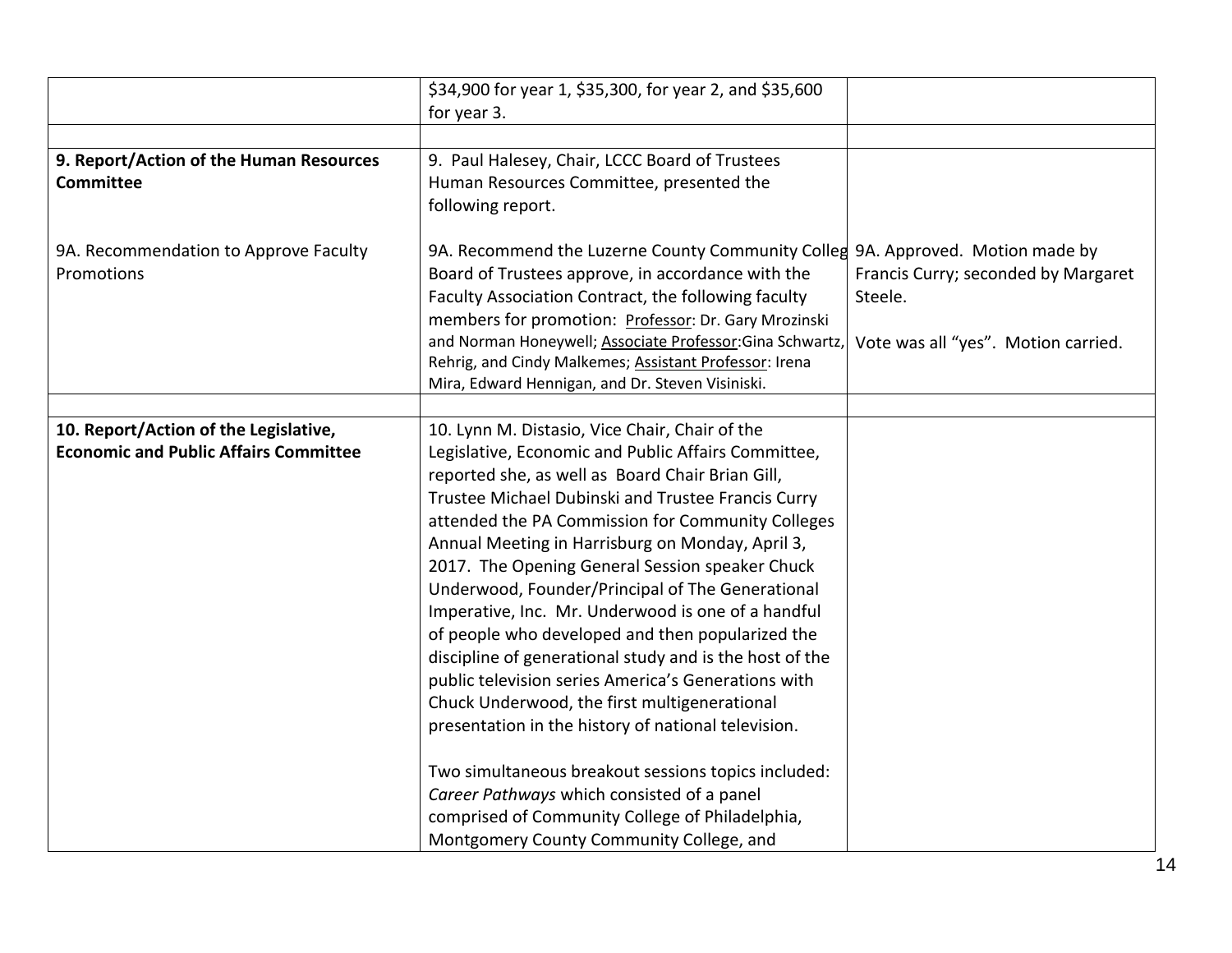| Northampton Community College discussed the                            |  |
|------------------------------------------------------------------------|--|
| movement to improve services and opportunities                         |  |
| with the goal of improving student persistence and                     |  |
| degree completion. The second breakout session                         |  |
| Prior Learning/Competency Based Education: A panel                     |  |
| comprised of Montgomery County Community                               |  |
| College and two guests from Lorain County                              |  |
| Community College in Ohio discussed what a high-                       |  |
| functioning PLA looks like, key barriers, student                      |  |
| stories/outcomes, and an opportunity to share new                      |  |
| angles for expanding PLA enrollment.                                   |  |
|                                                                        |  |
| Committee Chair Distasio reported on Friday, April                     |  |
| 28 <sup>th</sup> , 2017, the College will host its' Annual Legislative |  |
| Information Session and Breakfast in the Dining Room                   |  |
| of the Educational Conference Center. Breakfast will                   |  |
| begin at 7:30 a.m; with the program beginning at 8                     |  |
|                                                                        |  |
| a.m. Trustee Michael Dubinski will serve as Master of                  |  |
| Ceremonies, remarks will be provided by Elizabeth                      |  |
| Bolden, President and CEO of the Pennsylvania                          |  |
| Commission for Community Colleges; and alumnus                         |  |
| Gerard Durling, Founder of Coalcreative.com, a locally                 |  |
| based web design and marketing company.                                |  |
|                                                                        |  |
| Committee Chair Distasio extended an invitation to                     |  |
| the membership of the Board to attend the                              |  |
| Legislative Information Session and Breakfast. Talking                 |  |
| points have been prepared and will be provided to                      |  |
| the members of the Board in an effort to assist in                     |  |
| conversation with the legislators.                                     |  |
|                                                                        |  |
| Committee Chair Distasio stated this event is an                       |  |
| opportunity for Trustees to speak to Pennsylvania                      |  |
|                                                                        |  |